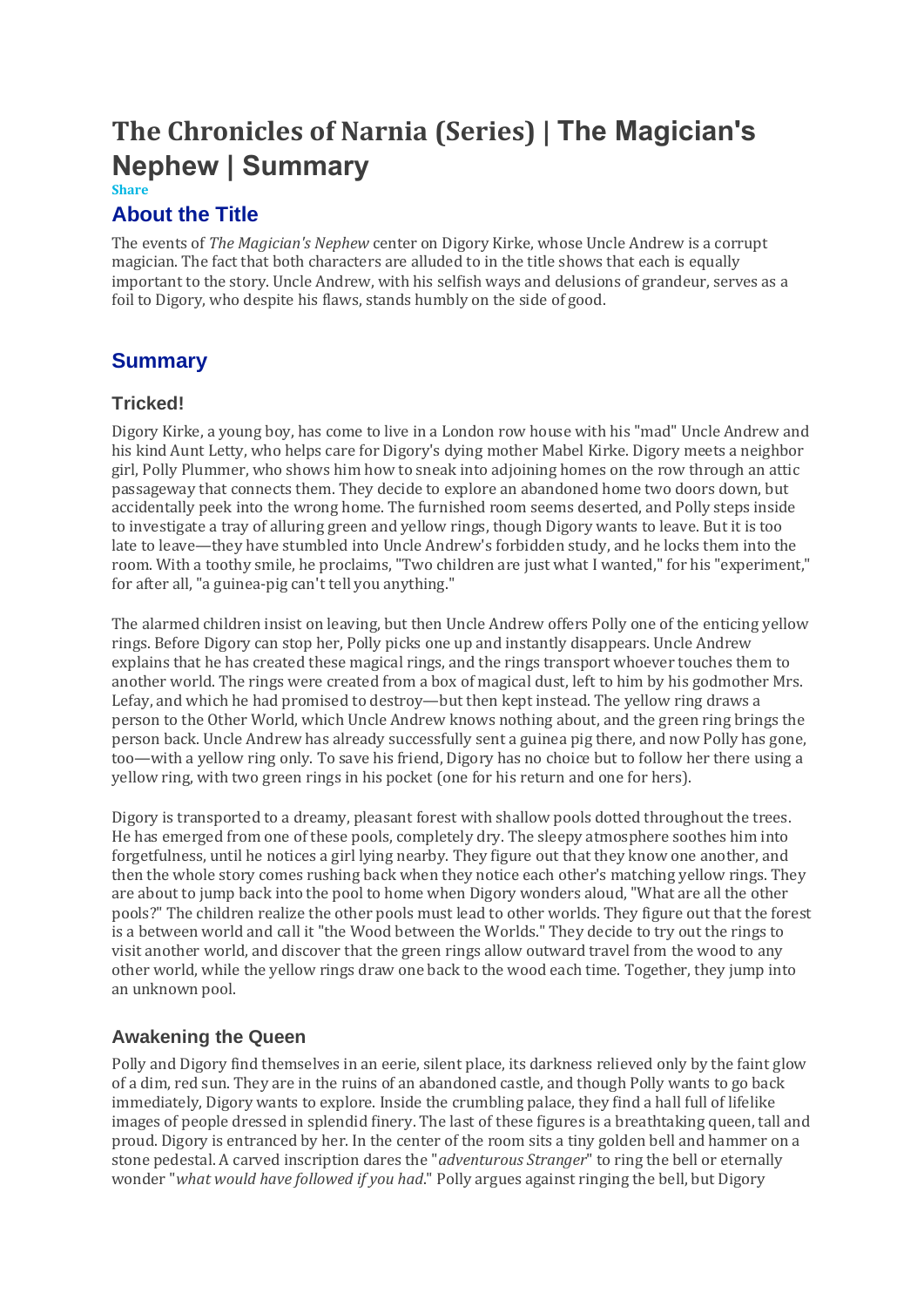forcibly restrains her, hurting her wrist, and hits it with the hammer anyway. A sonic note grows louder and louder until the castle begins to crumble around them, then the sound fades away. From the end of the Hall of Images, the magnificent queen rises to her feet, awakened by the bell, wanting to know what powerful magician has awakened her. Polly explains that they've come to her world by Uncle Andrew's magic. As the regal, stern woman escorts them from the hall, she casually demolishes the giant castle doors with a single word; they crumble into dust. She tells of the end of her world and this city, Charn, which was once "that great city, the city of the King of Kings, the wonder of the world." She herself destroyed the world and every living creature on it, in an attempt to seize her sister's throne. Rather than admit defeat at the hands of her sister's victorious army, "I, Jadis, the last Queen," had uttered the Deplorable Word, a word of such power it wiped out the entire world. Digory and Polly are appalled at the loss of life, but to [Queen](https://www.coursehero.com/lit/The-Chronicles-of-Narnia-Series/character-analysis/#Queen_Jadis) Jadis, "they were all *my* people. What else were they there for but to do my will?"

The queen then demands to be taken to the children's own world, "a younger world," where she will take over as ruler. Startled, the children try to escape without her by putting on the magical rings, but Jadis grabs hold of Polly's hair and is transported with them to the Wood between the Worlds. The queen immediately becomes faint and weak amongst the trees; her power drained, and Polly and Digory seize the opportunity to jump into the pool to their own world. Once again, though, the witch catches hold of Digory's ear and goes along for the ride. Moments later, a shocked Uncle Andrew is faced with two children and the giant, magnificent, unwanted tyrant in his study. Her strength has returned to her, and Jadis loses no time in ordering the frightened Uncle Andrew to bring her "a chariot or a flying carpet or a well-trained dragon" to take her into the city. He leaves the room to call her a hansom cab (horse and buggy), and meanwhile, Digory apologizes to Polly for getting them into this whole mess, while the queen ignores them. Polly hurries home, where she is sent to bed for two hours for being late for dinner.

Downstairs, Uncle Andrew tosses back a couple of drinks to calm his nerves, and then puts on his finest clothes, somehow deluded into believing the queen—"a dem fine woman ... a superb creature,"—will fall in love with him. He asks to borrow cab fare from Aunt Letty, who refuses him he has already nearly put her into the poorhouse with his poor financial management and lavish spending. Just then the witch bursts through the door, barking out demands to Uncle Andrew. Aunt Letty will have none of it, and orders Jadis to "get out of my house this moment, you shameless hussy." The furious queen tries to blast Aunt Letty into smithereens, but her words of power fail to work in this world. Instead, she picks up and throws Aunt Letty across the room, then exits haughtily to the waiting cab. Digory, afraid the witch will return and upset his dying mother, resolves to catch hold of Jadis as soon as she returns and take her back to the Wood between the Worlds. Digory then overhears his aunt telling a visiting friend that his very ill mother "would need fruit from the land of youth to help her now." It occurs to him that he might, indeed, find a land of youth and a cure for his mother through using the magic rings and visiting the other pools.

Chaos erupts outside the house as Jadis returns, standing atop the cab and driving it herself at full tilt as she whips the horse. She leaps onto the horse's back as the cab smashes into a lamppost in front of the house. The police are hot on her tail, and a crowd has gathered to enjoy the spectacle. The witch, laden with stolen jewelry, tries to cut the horse free from the wreckage of the cab, while the cabby tries to get close to calm his horse, Strawberry. As the crowd jeers at "Empress Jadis," she angrily breaks off a crossbar from the lamppost with her bare hands to use as a weapon. Polly reappears just in time to help. She grabs Digory, Digory grabs the witch, and Polly transports them back to the magical forest. There are more tagalongs than ever now, with not only Queen Jadis, but also Uncle Andrew, the horse, and the cabby—all of whom were touching at the moment Polly grabbed her ring. They immediately leap into another pool, trying to get back to Charn to shake off the witch permanently, but instead find themselves on a dark world with no stars or plants or even wind.

#### **Narnia Is Born**

A distant voice begins to sing in beautiful tones, and with each note, wonders begin to appear. The sky fills with stars, a joyful sun rises, and the bare earth is carpeted with grass, trees, and flowers.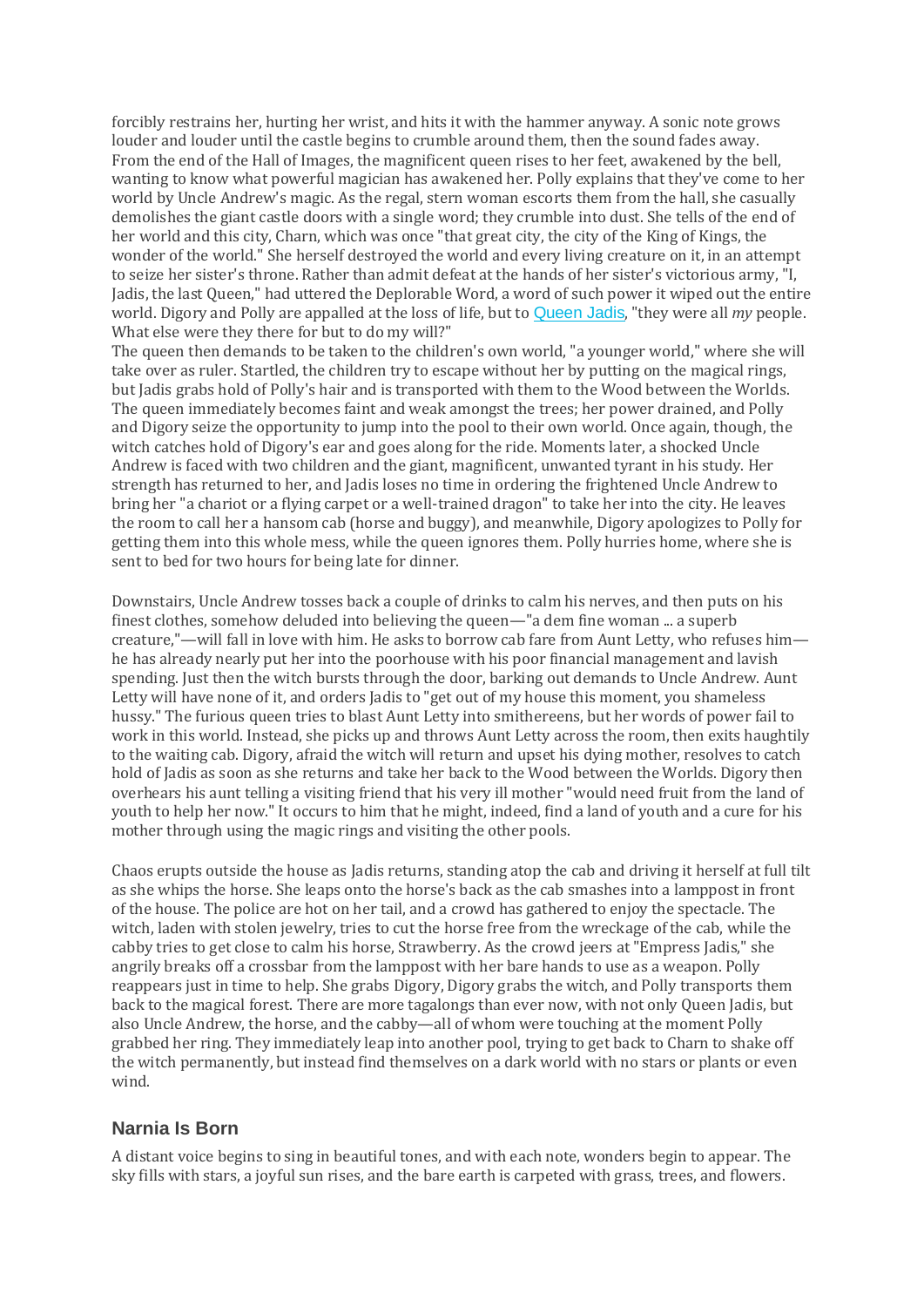The singer is a great lion—Aslan—and the children, the cabby, and Strawberry are awed by him and his beautiful song. The witch, though, hates him instantly, and flings the lamppost crossbar at his head then runs away through the trees. Uncle Andrew tries several times to get Digory to take him home with the rings, but his nephew refuses to leave the others behind. Then they notice the lamppost bar, which has taken root in the ground and begun to grow into a full-size lamppost, lit by flame. Uncle Andrew speculates on the money he could make from this world by planting metal to grow into ships and trains, while Digory realizes this newly born land might very well be the land of youth that could save his mother's life.

Yet [Aslan](https://www.coursehero.com/lit/The-Chronicles-of-Narnia-Series/character-analysis/#Aslan) is still singing, and now creatures of every shape and size are emerging from within the earth. Strawberry trots forward to join the menagerie of animals as the lion begins to choose pairs of animals to separate from the herd. As the pairs follow the lion, the other animals disperse to every corner of the land. The chosen animals begin to transform as the lion commands, "Narnia, awake. Love. Think. Speak. Be walking trees. Be talking beasts. Be divine waters." Mythical creatures and naiads emerge from the forest and river, and Strawberry is the first to speak, asking Aslan to explain what is happening. It is the birth of Narnia, Aslan explains, and "though the world is not five hours old an evil has already entered it." Digory, Polly, and the cabby approach Aslan and Digory asks for something to help his mother. Aslan instead puts Digory on the spot, and Digory admits to the animals that he had awakened the witch and brought her into Narnia. The lion then declares, "as Adam's race as done the harm, Adam's race shall help to heal it." He magically transports the honorable cabby's wife Nellie into Narnia, and names them as the first king and queen of Narnia: King Frank and Queen Helen.

In the meantime, Uncle Andrew, terrified of the beasts, shrinks into the forest. He has convinced himself that they can't really be singing or speaking, and hears only roars and growls. The curious but well-meaning crowd of talking animals surrounds him, thinking perhaps he might be the evil Aslan mentioned, and Uncle Andrew faints from fright. Not knowing what a human is, the animals debate whether he is a tree or an animal. They decide he must be a tree, so they "plant" his limp body in the ground from the knees down. An elephant douses him with water, and Uncle Andrew awakens screaming. Realizing he is surely an animal now, the beasts dig him up and make a cage from trees to keep him safe until Aslan can advise them on what to do with the strange, sorry creature.

### **The Tree of Protection**

After naming Frank and Helen as king and queen, Aslan transforms Strawberry into a winged horse and christens him Fledge. The horse agrees to carry Digory and Polly on a quest to the distant mountains in the Western Wild. There, Digory is to pluck an apple from a special tree in the center of a garden on the top of a hill and bring it back to Aslan. It is a long journey, and the trio stops to rest for the night in a forest along the way. The next day, they fly to the hilltop garden, which has a high wall and a golden gate with a warning inscription: enter only by the gate, and take fruit only for others, not for oneself. Digory enters alone, finds the special tree, and plucks a silver apple from it. Although he is tempted to take a bite, he pockets the fruit and then turns to find the witch standing nearby. She has just eaten an apple herself, and tries to entice him to do the same, or even to take this "Apple of Life" home to his mother. The boy resists her wheedling, and quickly returns to Aslan with Polly and Fledge. Digory hands over the apple, and the lion instructs him to plant it in the earth, where it will grow into a tree that will protect Narnia from the witch for many years.

Next, Aslan turns to Uncle Andrew, who is a muddy, soggy mess, and casts the frightened man into an enchanted sleep. King Frank and Queen Helen are crowned, and afterward, the gathered crowd turns to find the tree planted for Narnia's protection already fully grown. Aslan grants Digory an apple from the tree to take to his mother as a cure for her illness. The lion transports Digory, Polly, and the sleeping Uncle Andrew to the Wood between the Worlds, where he points out the dried-up pool that once led to the world of Charn. "That world is ended," he intones. "Let the race of Adam and Eve take warning." He then instructs the children to bury the magical rings when they return home, and he sends the three on their way. Digory hurries to give his mother the Apple of Life, and she is magically cured overnight. Digory buries the apple core in the garden, surrounded by the magic